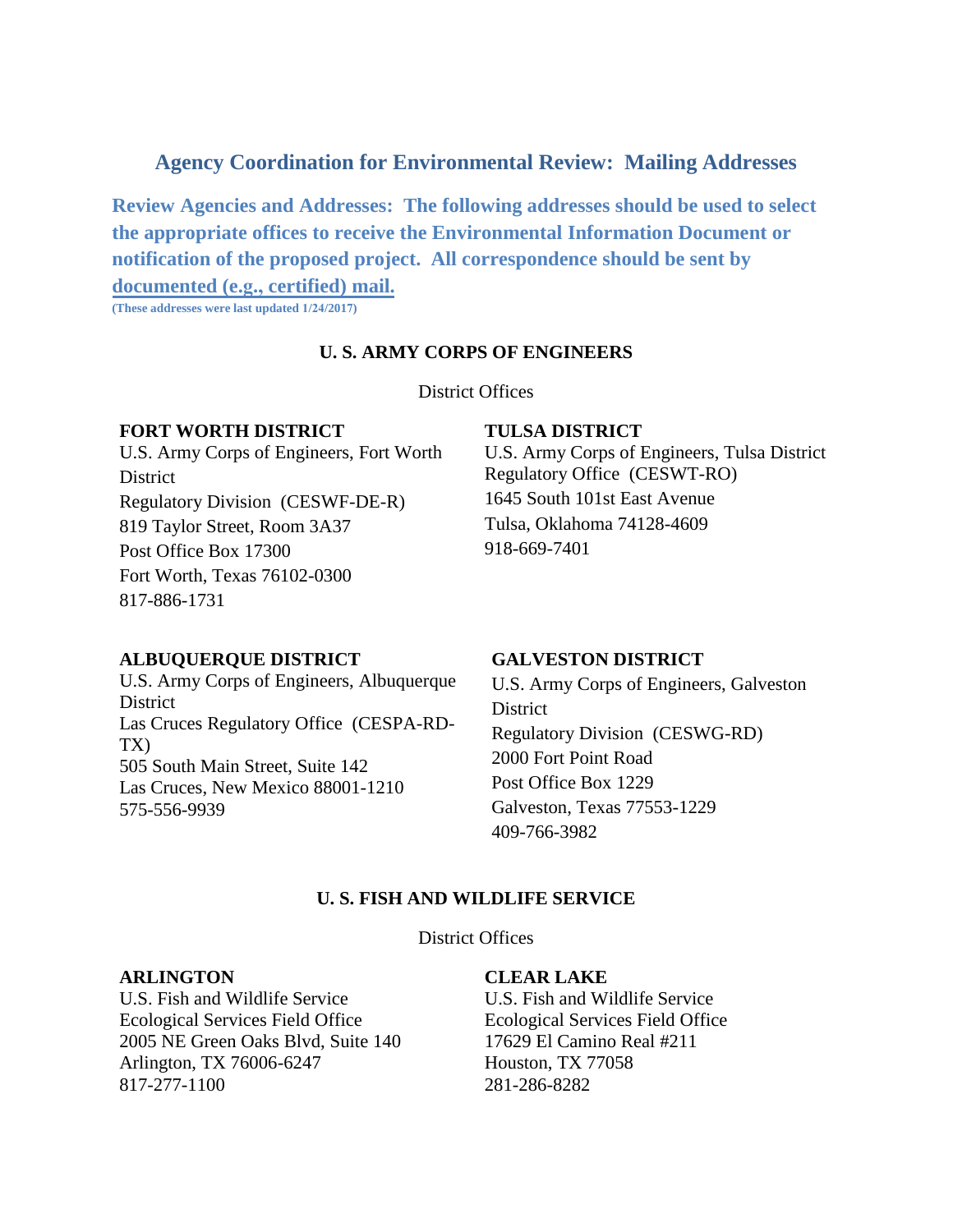### **AUSTIN**

U.S. Fish and Wildlife Service Ecological Services Field Office 10711 Burnet Road, Suite 200 Austin, TX 78758-4460 512-490-0057

### **CORPUS CHRISTI**

U.S. Fish and Wildlife Service Corpus Christi ES Field Office PO Box 81468 Corpus Christi, TX 78468-1468 361-994-9005

# **TEXAS HISTORICAL COMMISSION**

State Historic Preservation Officer Texas Historical Commission P.O. Box 12276 Austin, TX 78711-2276

# **TEXAS PARKS AND WILDLIFE DEPARTMENT**

Texas Parks and Wildlife Department Habitat Assessment Program, Wildlife Division 4200 Smith School Road Austin, TX 78744 512-389-4571

TPWD Wildlife Habitat Assessment Program is now accepting projects through electronic submittal. Review requests can be submitted to [WHAB@tpwd.texas.gov.](mailto:WHAB@tpwd.texas.gov) If submitting requests electronically, please include geographic location files when available (e.g. GIS shape file, .kmz, etc.).

Texas Parks and Wildlife Department ATTN: Inland Fisheries: Sand & Gravel Permitting Coordinator 4200 Smith School Road Austin, TX 78744-3291 512-389-4800

# **NATURAL RESOURCES CONSERVATION SERVICE**

State Conservationist USDA – Natural Resources Conservation Service 101 South Main Temple, TX 76501-7602

# **TEXAS GENERAL LAND OFFICE**

The GLO Coastal Management Program prefers electronic submissions. Review requests can be submitted to [federal.consistency@glo.texas.gov.](mailto:federal.consistency@glo.texas.gov)

General Land Office Coastal Management Program P.O. Box 12873 Austin, TX 78711-2873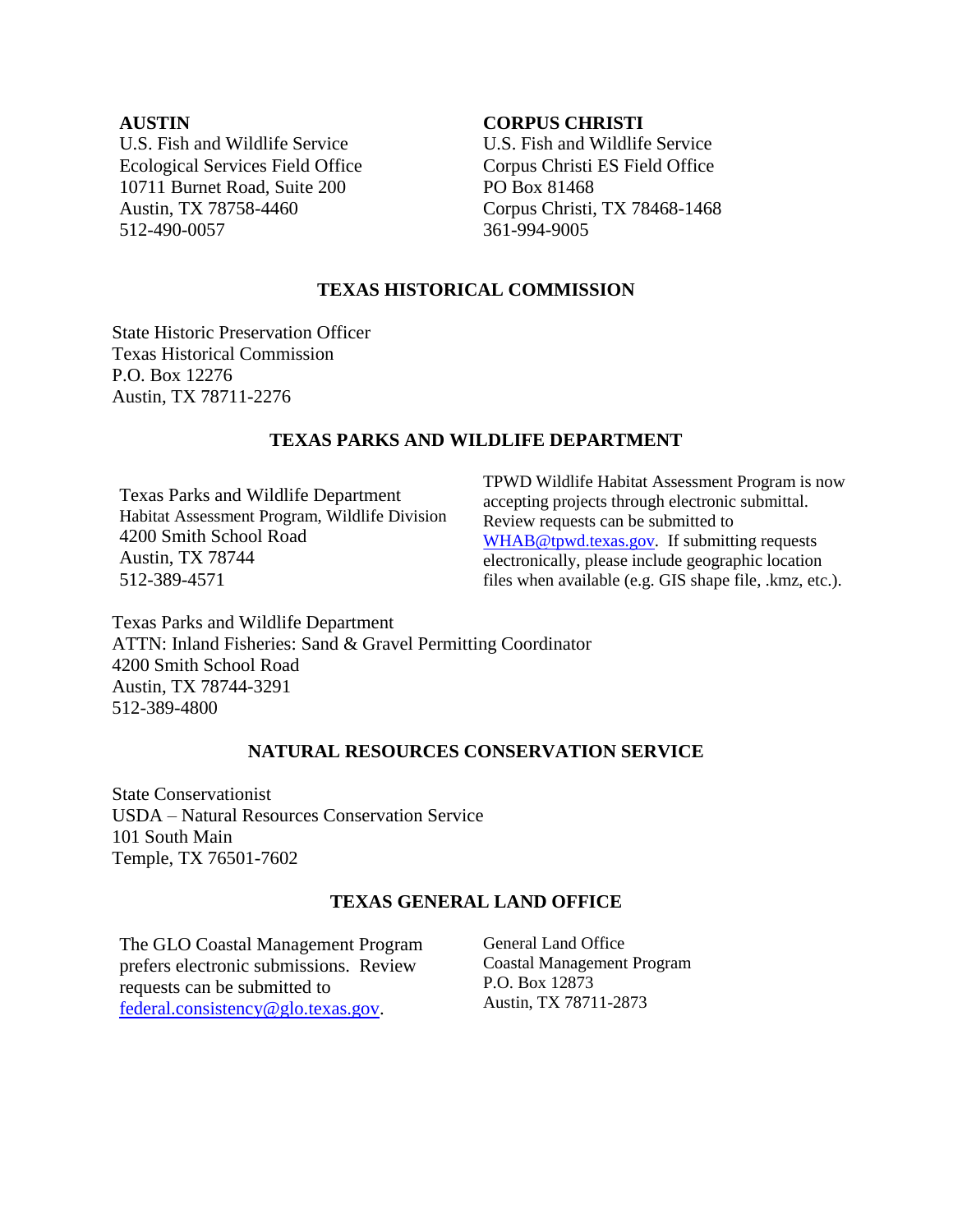### **NATIONAL MARINE FISHERIES SERVICE**

National Marine Fisheries Service Habitat Conservation Division Galveston Laboratory 4700 Avenue U Galveston, TX 77551-5997 409-766-3699

### **INTERNATIONAL BOUNDARY & WATER COMMISSION**

International Boundary & Water Commission Environmental Management Division 4171 North Mesa, Suite C-100 El Paso, TX 79902-1441 915-832-4702

### **U.S. FOREST SERVICE**

National Forests & Grasslands in Texas 2221 North Raguet Lufkin, TX 75904 Attn: Environmental Coordinator

# **U.S. NATIONAL PARK SERVICE**

The National Park Service Intermountain Regional Office, Planning and Environmental Compliance Division, only accepts projects through electronic submittal. Review requests should be submitted to [IMRextrev@nps.gov.](mailto:IMRextrev@nps.gov) (303) 969-2500

Wild & Scenic River Coordinator Wilderness Act Coordinator Big Bend National Park P.O. Box 129 Big Bend National Park, TX 79834 (432) 477-2251

# **U.S. ENVIRONMENTAL PROTECTION AGENCY (Sole Source Aquifer)**

U.S. Environmental Protection Agency Ground Water/UIC Section (6WQ-SG) 1445 Ross Avenue Dallas, Texas 75202